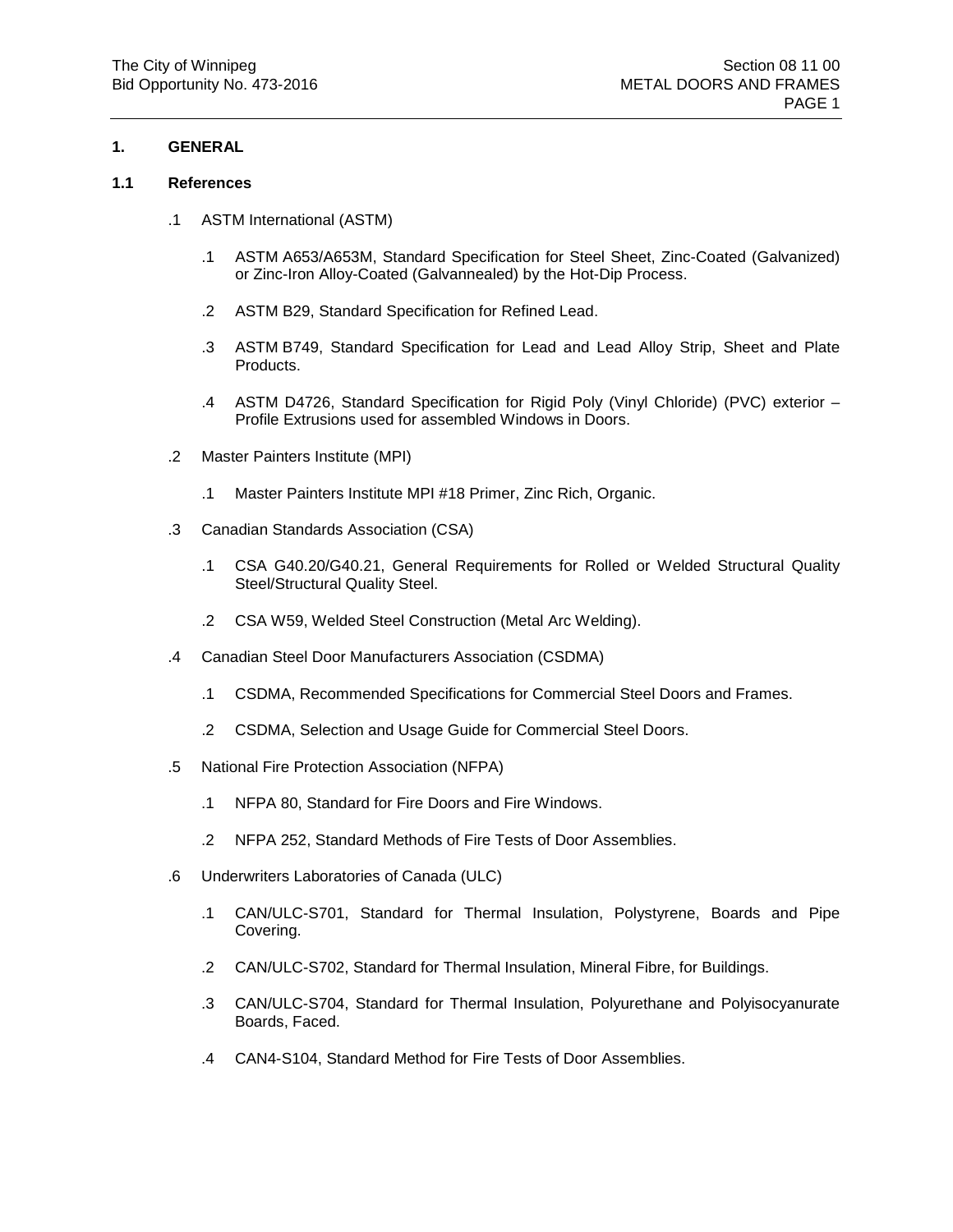.5 CAN4/ULC-S105, Standard Specification for Fire Door Frames Meeting the Performance Required by CAN4-S104.

## **1.2 System Description**

- .1 Design Requirements:
	- .1 Design exterior frame assembly to accommodate to expansion and contraction when subjected to minimum and maximum surface temperature of -35°C to 35°C.
	- .2 Maximum deflection for exterior steel entrance screens under wind load of 1.2 kPa not to exceed 1/175th of span.
	- .3 Steel fire rated doors and frames: labelled and listed by an organization accredited by Standards Council of Canada in conformance with CAN4-S104, CAN4/ULC-S105M for ratings specified or indicated.
	- .4 Provide fire labeled frames for openings requiring fire protection ratings. Test products in conformance with CAN4-S104 and listed by nationally recognized agency having factory inspection services.

# **1.3 Action and Informational Submittals**

- .1 Provide submittals in accordance with Section E4 –Shop Drawings.
- .2 Provide product data: in accordance with Section E4 –Shop Drawings.
- .3 Provide Shop Drawings: in accordance with Section E4 –Shop Drawings.
	- .1 Indicate each type of door, material, steel core thicknesses, mortises, reinforcements, location of exposed fasteners, openings, louvred, arrangement of hardware and fire rating and finishes.
	- .2 Indicate each type frame material, core thickness, reinforcements, location of anchors and exposed fastenings and reinforcing fire rating finishes.
	- .3 Include schedule identifying each unit, with door marks and numbers relating to numbering on Drawings and door schedule.
	- .4 Submit test and engineering data, and installation instructions.
- .4 Provide samples in accordance with Section E4 –Shop Drawings.
- .5 Submit one 300 x 300 mm corner sample of each type of frame.

#### **1.4 Closeout Submittals**

- .1 Submit in accordance with Section 01 78 00 Closeout Submittals.
	- .1 Operation and Maintenance Data: submit operation and maintenance data for incorporation into manual.

# **2. PRODUCTS**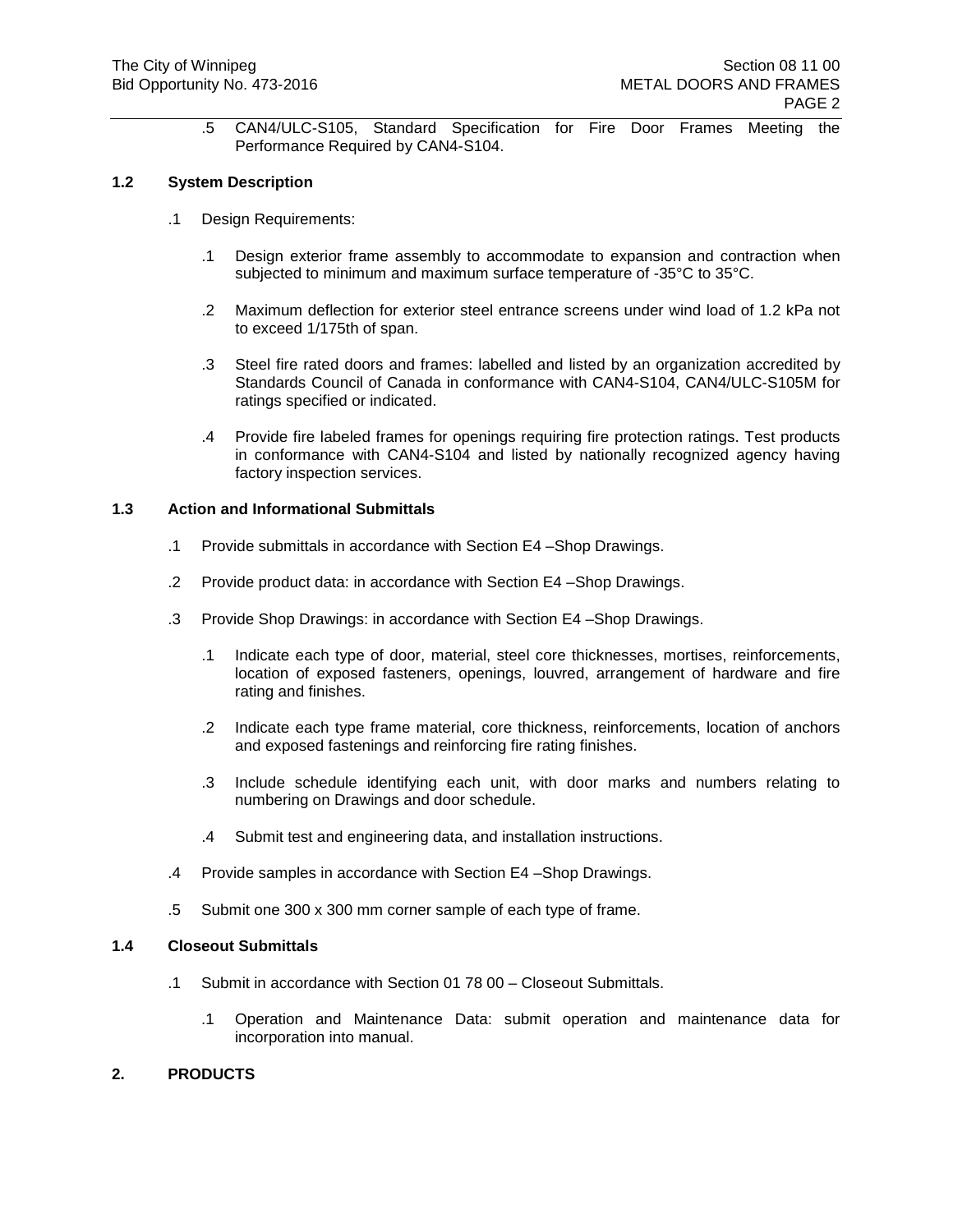# **2.1 Attic Access Door**

.1 900 mm x 550 mm, pre-finished, insulated, sealed, exposed flange, Profile cylinder lock, keyed as specified in Section 08 71 00.

#### **2.2 Materials**

- .1 Hot dipped galvanized steel sheet: to ASTM A653M, Z275, minimum base steel thickness in accordance with CSDMA Table 1 - Thickness for Component Parts.
- .2 Reinforcement channel to CSA G40.20/G40.21, Type 44W, coating designation to ASTM A653M.

## **2.3 Door Core Materials**

- .1 Honeycomb construction:
	- .1 Structural small cell, 24.5 mm maximum kraft paper 'honeycomb', weight: 36.3 kg per ream minimum, density: 16.5 kg/m<sup>3</sup> minimum sanded to required thickness.
- .2 Stiffened: face sheets welded, insulated core.
- .3 Temperature rise rated (TRR): core composition to limit temperature rise on unexposed side of door to 250°C at sixty (60) minutes. Core to be tested as part of a complete door assembly, in accordance with CAN4-S104, covering Standard Method of Tests of Door Assemblies and listed by nationally recognized testing agency having factory inspection service.

#### **2.4 Adhesives**

- .1 Honeycomb cores and steel components: heat resistant, spray grade, resin reinforced neoprene/rubber (polychloroprene) based, low viscosity, contact cement.
- .2 Polystyrene and polyurethane cores: heat resistant, epoxy resin based, low viscosity, contact cement.
- .3 Lock-seam doors: fire resistant, resin reinforced polychloroprene, high viscosity, sealant/adhesive.

#### **2.5 Primer**

.1 Touch-up prime MPI #18 Zinc Rich Organic Primer.

#### **2.6 Paint**

.1 Field paint steel doors and frames in accordance with Sections 09 91 00. Protect weatherstrips from paint. Provide final finish free of scratches or other blemishes.

## **2.7 Accessories**

- .1 Door silencers: single stud rubber/neoprene type.
- .2 Exterior and interior top and bottom caps: steel.
- .3 Door bottom seal: to Section 08 71 00, Clause 2.1.8.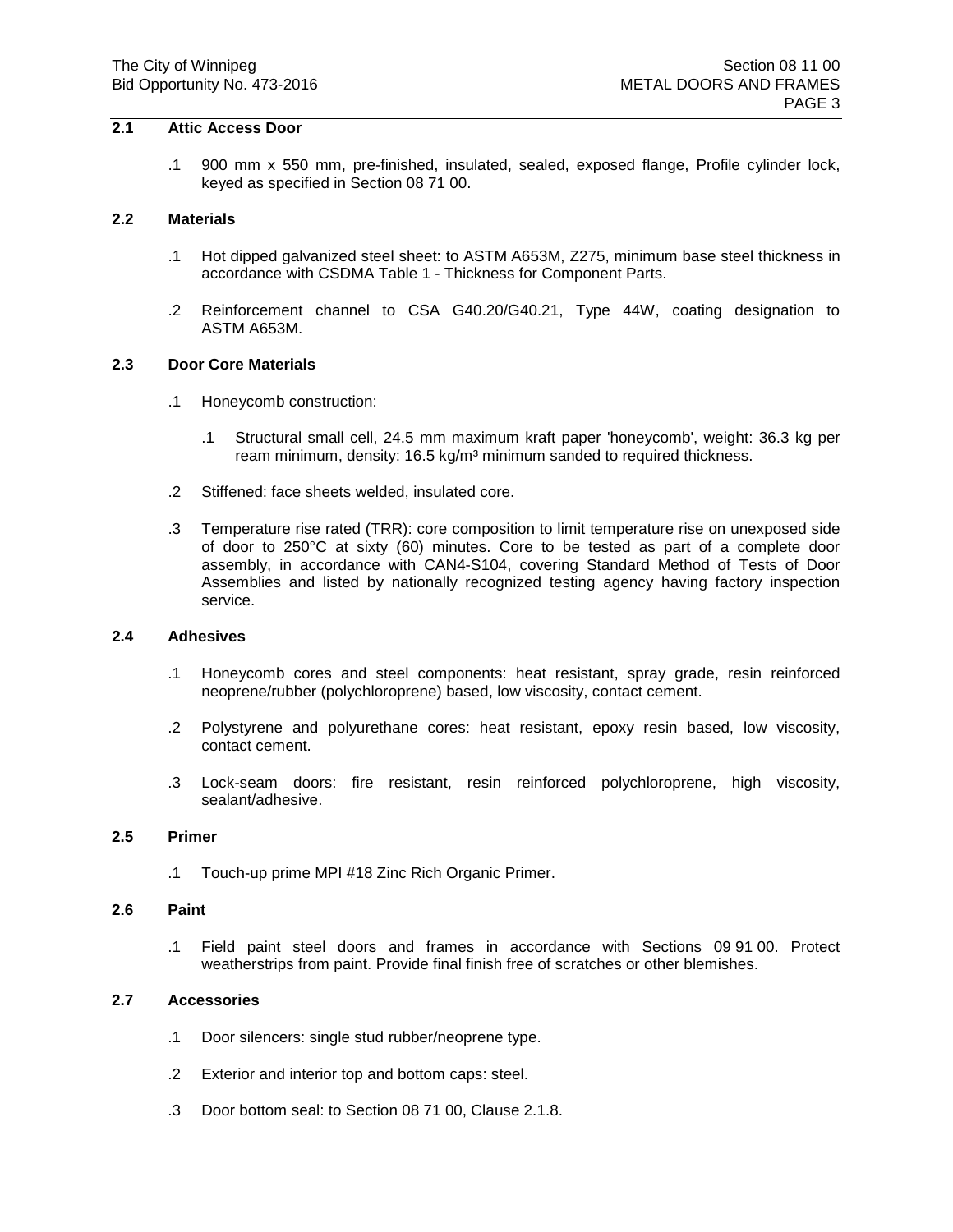- .4 Metallic paste filler: to Manufacturer's standard.
- .5 Fire labels: metal riveted.
- .6 Sealant: appropriate sealant as described in Section 07 92 00.

## **2.8 Frames Fabrication General**

- .1 Fabricate frames in accordance with CSDMA specifications.
- .2 Fabricate frames to profiles and maximum face sizes as indicated.
- .3 Exterior frames: 2.0 mm thermally broken type construction.
- .4 Interior frames: 2.0 mm welded type construction.
- .5 Blank, reinforce, drill and tap frames for mortised, templated hardware, using templates provided by finish hardware supplier. Reinforce frames for surface mounted hardware.
- .6 Protect mortised cutouts with steel guard boxes.
- .7 Prepare frame for door silencers, three (3) for single door, two (2) at head for double door.
- .8 Manufacturer's nameplates on frames and screens are not permitted.
- .9 Conceal fastenings except where exposed fastenings are indicated.
- .10 Provide factory-applied touch-up primer at areas where zinc coating has been removed during fabrication.
- .11 Insulate exterior frame components with polyurethane insulation.

#### **2.9 Frame Anchorage**

- .1 Provide appropriate anchorage to floor and wall construction.
- .2 Locate each wall anchor immediately above or below each hinge reinforcement on hinge jamb and directly opposite on strike jamb.
- .3 Provide two (2) anchors for rebate opening heights up to 1,520 mm and one (1) additional anchor for each additional 760 mm of height or fraction thereof.
- .4 Locate anchors for frames in existing openings not more than 150 mm from top and bottom of each jambs and intermediate at 660 mm on centre maximum.

#### **2.10 Frame: Welded Type**

- .1 Welding in accordance with CSA W59.
- .2 Accurately mitre or mechanically joint frame product and securely weld on inside of profile.
- .3 Cope accurately and securely weld butt joints of mullions, transom bars, centre rails and sills.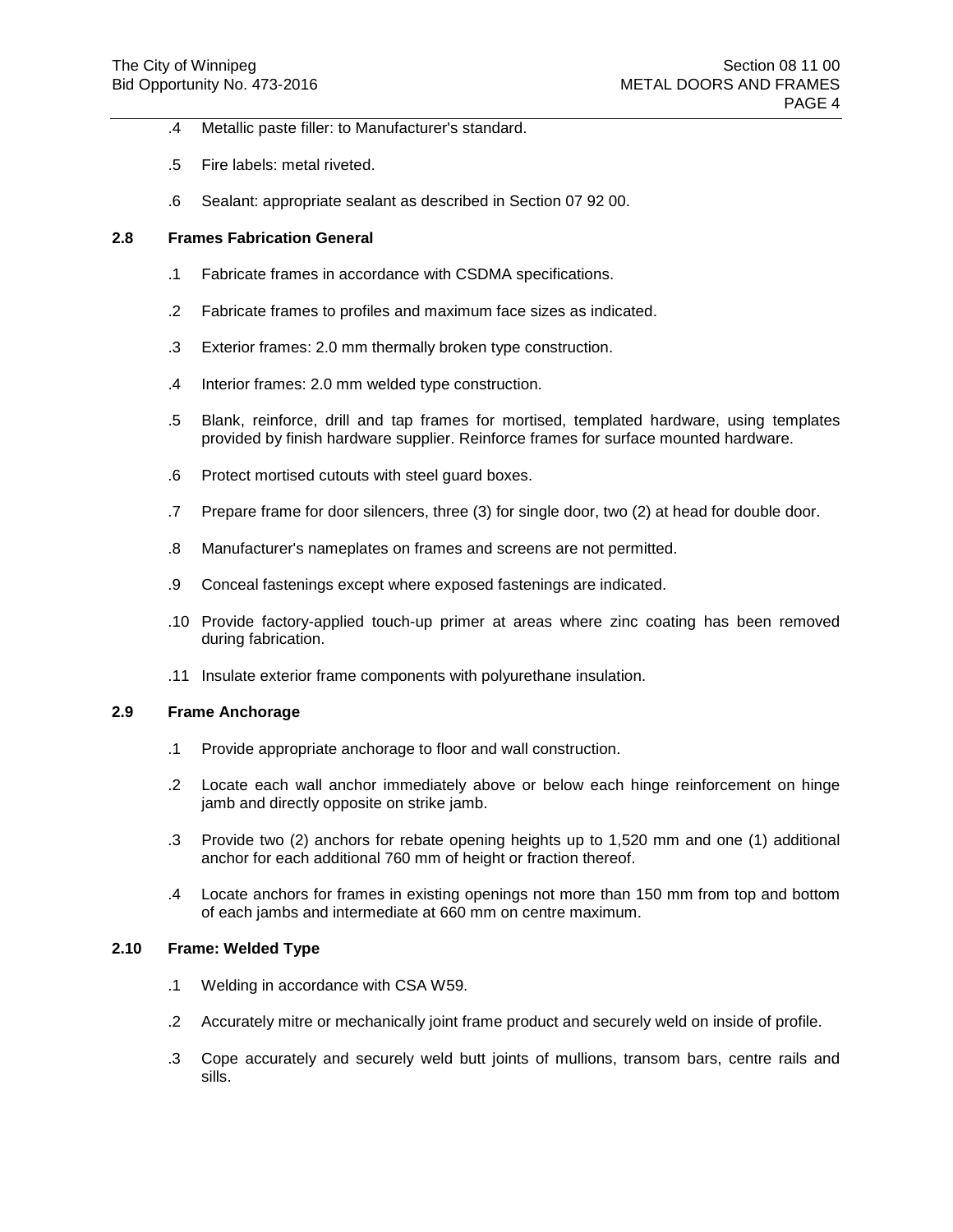- .4 Grind welded joints and corners to a flat plane, fill with metallic paste and sand to uniform smooth finish.
- .5 Securely attach floor anchors to inside of each jamb profile.
- .6 Weld in two (2) temporary jamb spreaders per frame to maintain proper alignment during shipment.

# **2.11 Door Fabrication General**

- .1 Doors: swing type, flush, with provision for louvre openings as indicated.
- .2 Exterior doors: Laminated core construction. Interior doors: Welded stiffener construction.
- .3 Fabricate doors with longitudinal edges welded. Seams: grind welded joints to a flat plane, fill with metallic paste filler and sand to a uniform smooth finish.
- .4 Blank, reinforce, drill doors and tap for mortised, templated hardware
- .5 Factory prepare holes 12.7 mm diameter and larger except mounting and through-bolt holes, on site, at time of hardware installation.
- .6 Reinforce doors where required, for surface mounted hardware. Provide flush steel top caps to exterior doors. Provide inverted, recessed, spot welded channels to top and bottom of interior doors.
- .7 Provide factory-applied touch-up primer at areas where zinc coating has been removed during fabrication.
- .8 Provide fire labeled doors for those openings requiring fire protection ratings, as scheduled. Test such products in conformance with CAN4-S104 and list by nationally recognized agency having factory inspection service and construct as detailed in Follow-Up Service Procedures/Factory Inspection Manuals issued by listing agency to individual manufacturers.
- .9 Manufacturer's nameplates on doors are not permitted.

## **2.12 Doors: Honeycomb Core Construction**

.1 Form face sheets for interior doors from 1.6 mm sheet steel with honeycomb core laminated under pressure to face sheets.

# **2.13 Doors: Hollow Steel Construction**

- .1 Form face sheets for exterior doors from 1.6 mm sheet steel.
- .2 Reinforce doors with vertical stiffeners, securely laminated to face sheets at 150 mm on centre maximum.
- .3 Fill voids between stiffeners of exterior doors with polyurethane core.
- .4 Fill voids between stiffeners of interior doors with honeycomb core.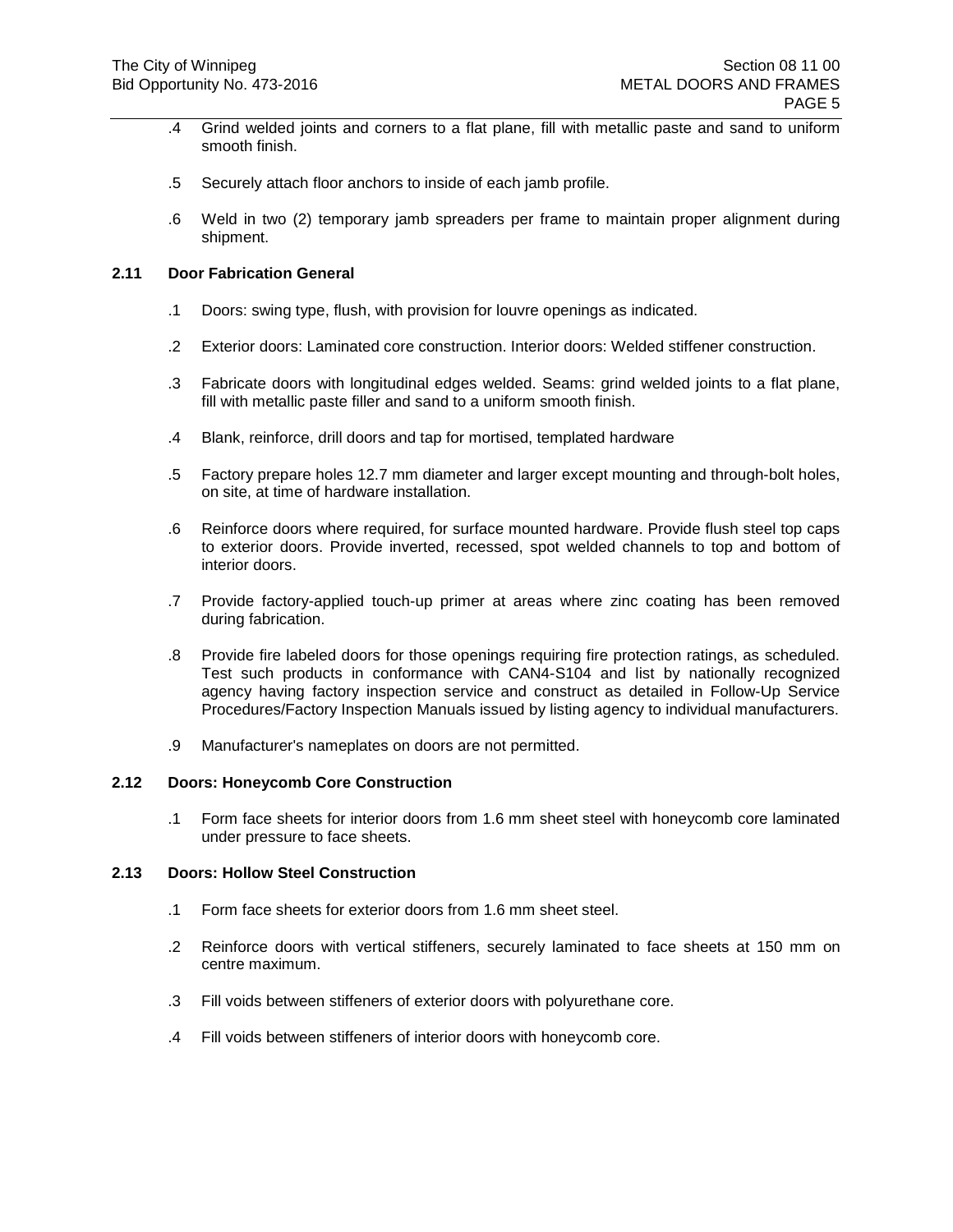# **2.14 Thermally Broken Frames**

- .1 Fabricate thermally broken doors by using insulated core and separating exterior parts from interior parts with continuous interlocking thermal break.
- .2 Thermal break: rigid polyvinylchloride extrusion conforming to ASTM D4726.
- .3 Fabricate thermally broken frames separating exterior parts form interior parts with continuous interlocking thermal break.
- .4 Apply insulation.

# **3. EXECUTION**

## **3.1 Installation General**

- .1 Install labeled steel fire rated doors and frames to NFPA 80 except where specified otherwise.
- .2 Install doors and frames to CSDMA Installation Guide.

## **3.2 Frame Installation**

- .1 Set frames plumb, square, level and at correct elevation.
- .2 Secure anchorages and connections to adjacent construction.
- .3 Brace frames rigidly in position while building-in. Install temporary horizontal wood spreader at third points of door opening to maintain frame width. Provide vertical support at centre of head for openings over 1200 mm wide. Remove temporary spreaders after frames are built-in.
- .4 Make allowances for deflection of structure to ensure structural loads are not transmitted to frames.
- .5 Caulk perimeter of frames between frame and adjacent material.
- .6 Maintain continuity of air barrier.

## **3.3 Door Installation**

- .1 Install doors and hardware in accordance with hardware templates and Manufacturer's instructions and Section 08 71 00 - Door Hardware.
- .2 Provide even margins between doors and jambs and doors and finished floor and thresholds as follows.
	- .1 Hinge side: 3 mm.
	- .2 Latchside and head: 3 mm.
	- .3 Finished floor for non-rated assemblies: 6 mm, unless otherwise indicated.
	- .4 Finished floor for rated assemblies: to NFPA 80.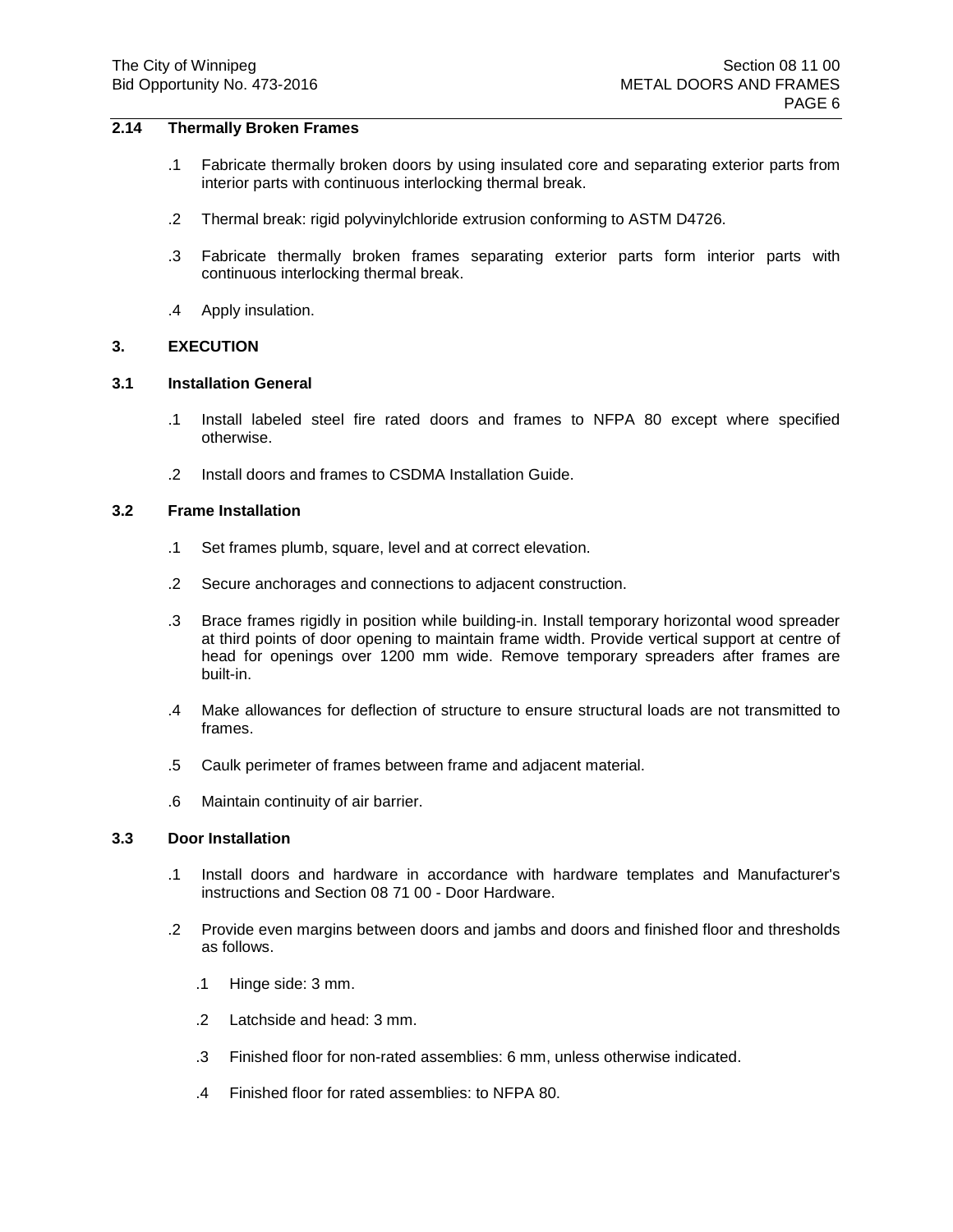- .3 Adjust operable parts for correct function.
- .4 Install louvres.

# **3.4 Finish Repairs**

- .1 Touch-up with primer finishes damaged during installation.
- .2 Fill exposed frame anchors and surfaces with imperfections with metallic paste filler and sand to a uniform smooth finish.

# **END OF SECTION**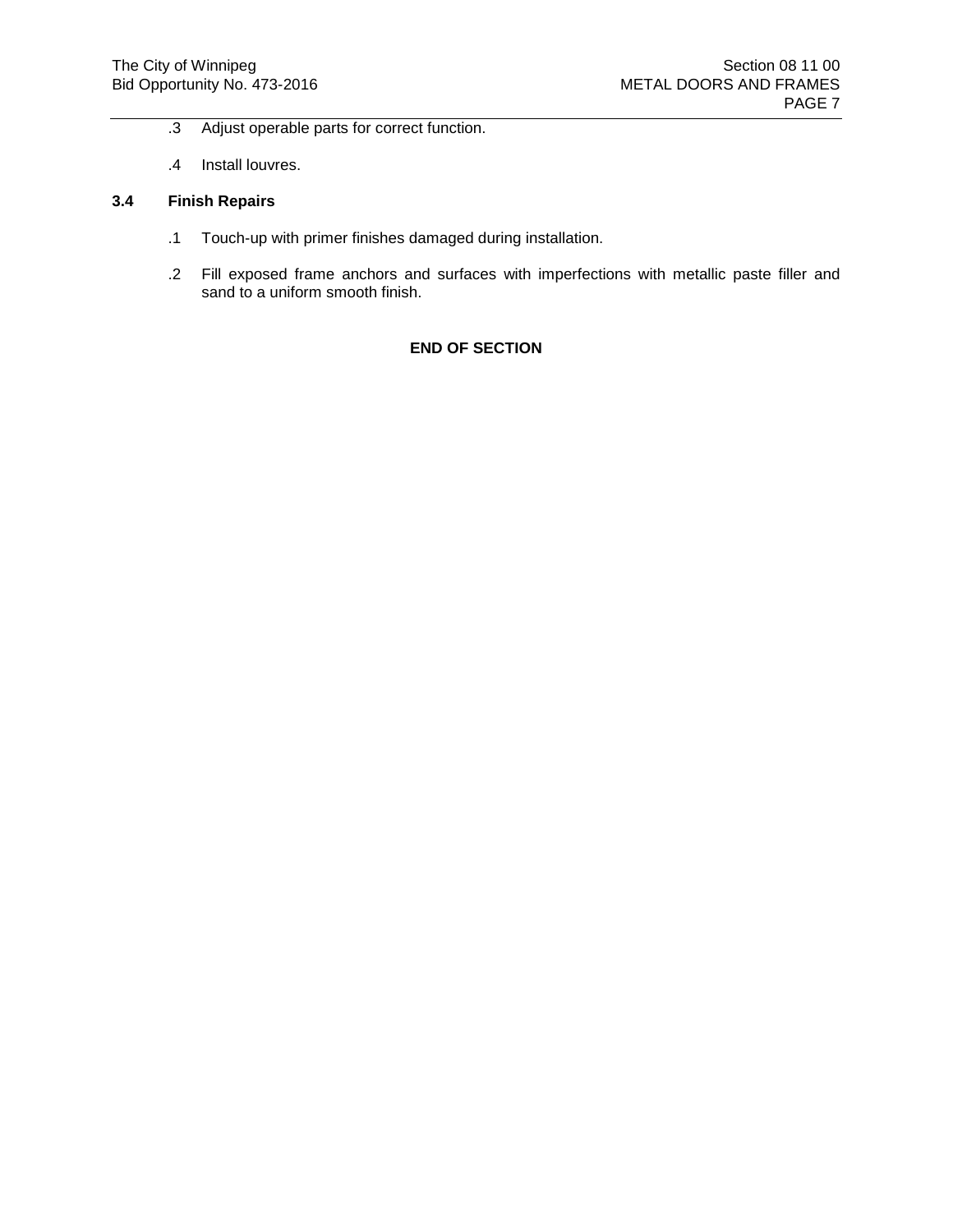# **1.1 GENERAL**

#### **1.2 References**

- .1 American National Standards Institute (ANSI) / Builders Hardware Manufacturers Association (BHMA)
	- .1 ANSI/BHMA A156.1, American National Standard for Butts and Hinges.
	- .2 ANSI/BHMA A156.2, American National Standard for Bored and Preassembled Locks and Latches.
	- .3 ANSI/BHMA A156.3, American National Standard for Exit Devices.
	- .4 ANSI/BHMA A156.4, American National Standard for Door Controls Closers.
	- .5 ANSI/BHMA A156.5, American National Standard for Auxiliary Locks and Associated Products.
	- .6 ANSI/BHMA A156.6, American National Standard for Architectural Door Trim.
	- .7 ANSI/BHMA A156.8, American National Standard for Door Controls Overhead Stops and Holders.
	- .8 ANSI/BHMA A156.12, American National Standard for Interconnected Locks and Latches.
	- .9 ANSI/BHMA A156.13, American National Standard for Mortise Locks and Latches Series 1000.
	- .10 ANSI/BHMA A156.16, American National Standard for Auxiliary Hardware.
	- .11 ANSI/BHMA A156.18, American National Standard for Materials and Finishes.
	- .12 ANSI/BHMA A156.21, American National Standard for Thresholds
	- .13 ANSI/BHMA A156.22, American National Standard for Door Gasketing and Edge Seal **Systems**
- .2 Canadian Steel Door and Frame Manufacturers' Association (CSDMA)
	- .1 CSDMA Recommended Dimensional Standards for Commercial Steel Doors and Frames.

#### **1.3 Action and Informational Submittals**

- .1 Submit in accordance with Section E4 –Shop Drawings.
- .2 Product Data:
	- .1 Submit manufacturer's instructions, printed product literature and data sheets for door hardware and include product characteristics, performance criteria, physical size, finish and limitations.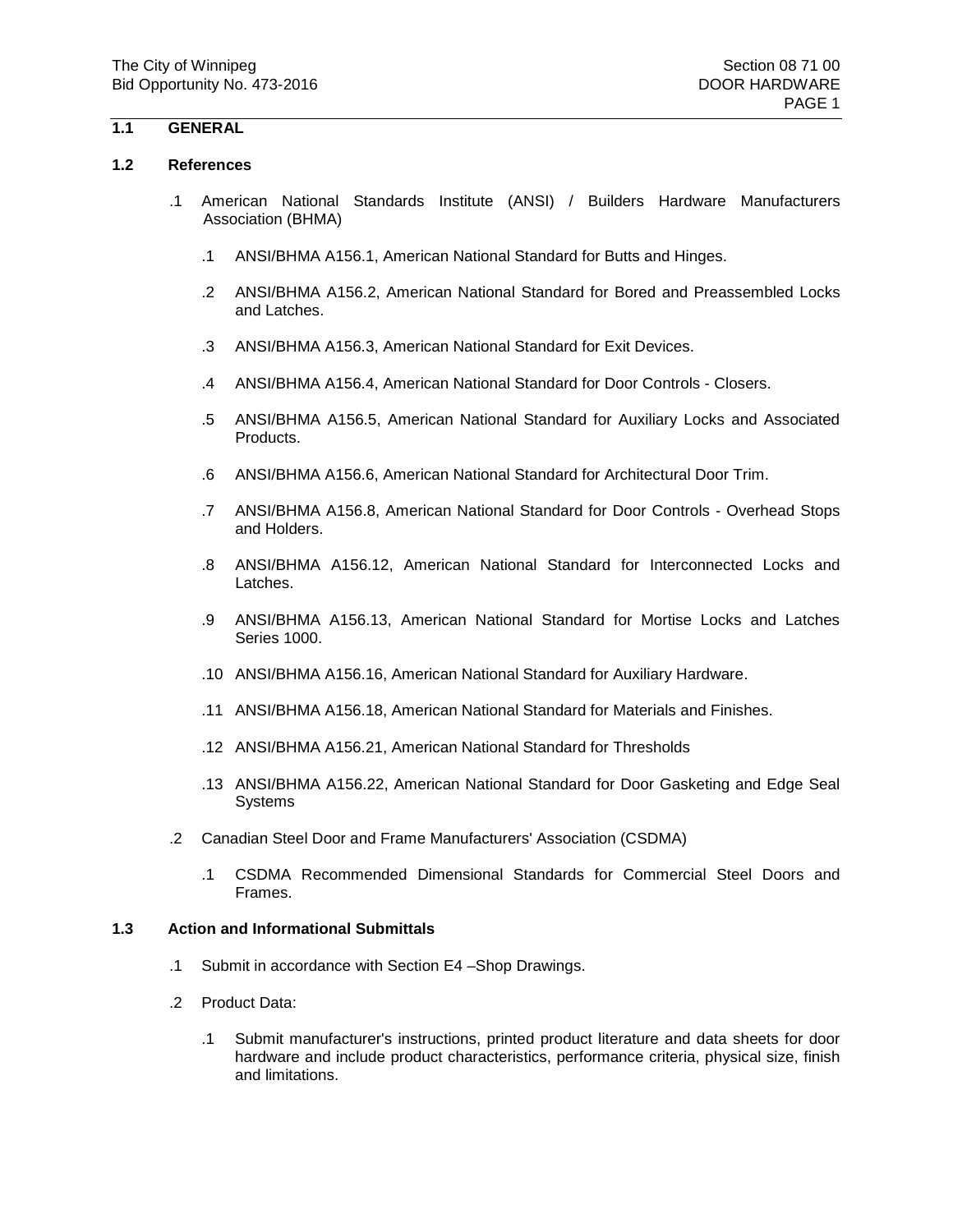| د. | Samples: |
|----|----------|
|----|----------|

- .1 Submit for review and acceptance of each unit.
- .2 Samples will be returned for inclusion into work.
- .3 Identify each sample by label indicating applicable specification paragraph number, brand name and number, finish and hardware package number.
- .4 After approval samples will be returned for incorporation in Work.
- .4 Hardware List:
	- .1 Submit contract hardware list.
	- .2 Indicate specified hardware, including make, model, material, function, size, finish and other pertinent information.
- .5 Test Reports: certified test reports showing compliance with specified performance characteristics and physical properties.
- .6 Manufacturer's Instructions: submit manufacturer's installation instructions.

# **1.4 Closeout Submittals**

.1 Operation and Maintenance Data: submit operation and maintenance data for door hardware for incorporation into manual.

## **1.5 Maintenance Materials Submittals**

- .1 Extra Stock Materials:
- .2 One (1) extra of all hardware listed within.
- .3 Tools:
	- .1 Supply 2 sets of wrenches for door closers, locksets, and fire exit hardware.

# **1.6 Quality Assurance**

- .1 Regulatory Requirements:
	- .1 Hardware for doors in fire separations and exit doors certified by a Canadian Certification Organization accredited by Standards Council of Canada.
- .2 Certificates: product certificates signed by manufacturer certifying materials comply with specified performance characteristics and criteria and physical requirements.
- .3 Architectural Hardware Consultant (AHC): Provide services of an AHC for preparation of hardware shop drawings, keying, coordination with other Sections, consultation with the Contract Administrator for on Site inspections.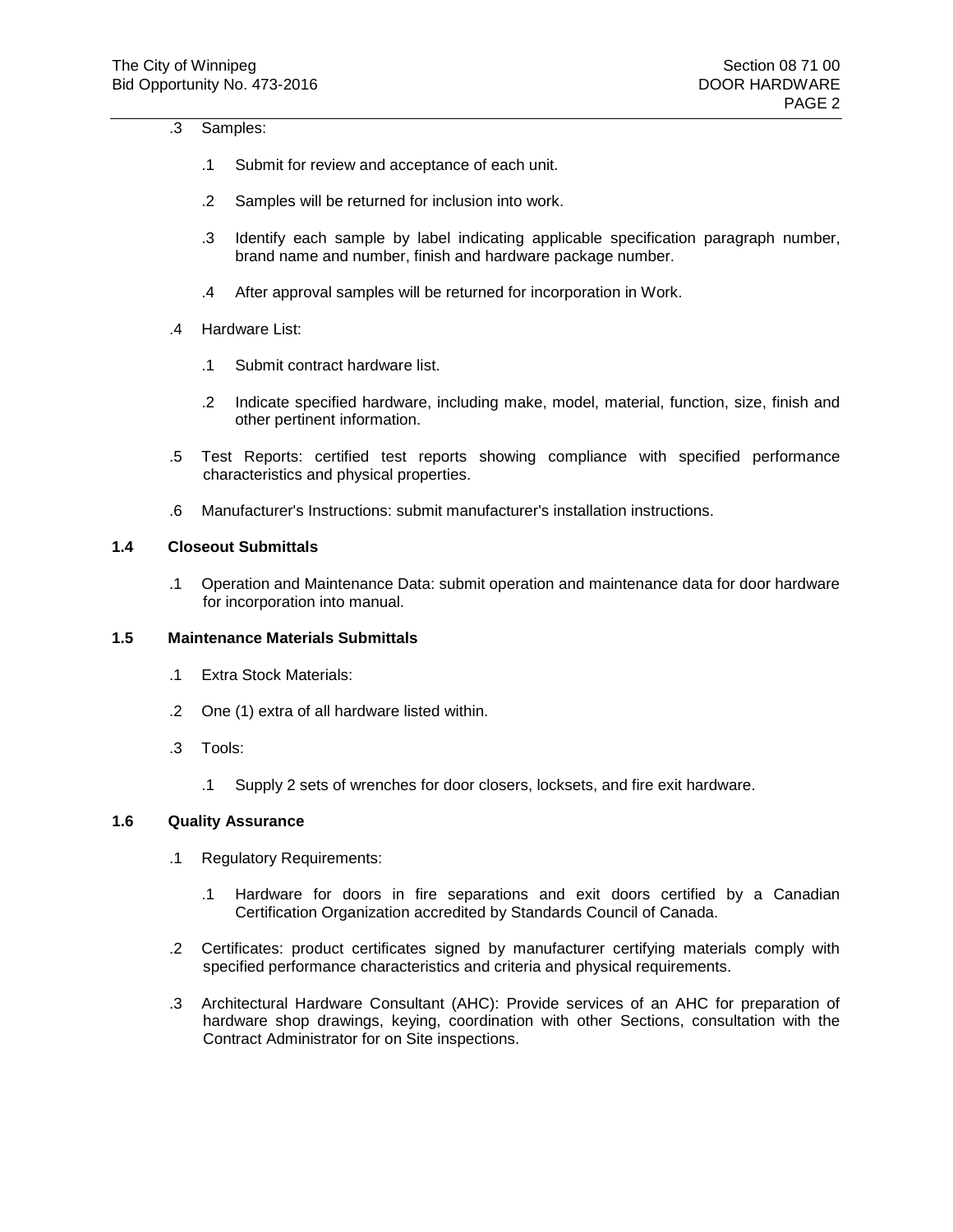# **2. PRODUCTS**

#### **2.1 Door Hardware**

- .1 Locks and latches:
	- .1 Bored and preassembled locks and latches: to ANSI/BHMA A156.2, series 4000 bored lock, grade 1, designed for function and keyed as stated in Hardware Schedule.
	- .2 Mortise locks and latches: to ANSI/BHMA A156.13, series 1000 mortise lock, grade 1, designed for function and keyed as stated in Hardware Schedule.
	- .3 Lever handles: plain design.
	- .4 Escutcheons: square.
	- .5 Normal strikes: box type, lip projection not beyond jamb.
	- .6 Cylinders: key into keying system as directed.
	- .7 Finished to 630.
- .2 Butts and hinges:
	- .1 Butts and hinges: to ANSI/BHMA A156.1, designated by letter A and numeral identifiers, followed by size and finish, listed in Hardware Schedule.
	- .2 All hinges to be NRP.
- .3 Exit devices: to ANSI/BHMA A156.3.
	- .1 ED 1: type 3UL, function 03, grade 1, conventional design, finished to US32D.
	- .2 ED 2: type 3UL, function 03, grade 1, conventional design, finished to US32D.
	- .3 Auxiliary item: door co-ordinator, type 21, for pairs of doors with overlapping astragals.
- .4 Door Closers and Accessories:
	- .1 Door controls (closers): to ANSI/BHMA A156.4, designated by letter C and numeral identifiers listed in Hardware Schedule, size 5 in accordance with ANSI/BHMA A156.4, table A1, finished to 639.
	- .2 Door co-ordinator: concealed for pairs of doors with overlapping astragal.
- .5 Auxiliary locks and associated products: to ANSI/BHMA A156.5, designated by letter E and numeral identifiers listed in Hardware Schedule, finished to 630.
	- .1 Dead bolt, type E2171, finished to 626. Key into keying system as directed.
	- .2 Cylinders: type E09211A, finished to 626, for installation in deadlocks provided with special doors as listed in Hardware Schedule. Key into keying system as directed.
- .6 Kick Plates: to ANSI/BHMA A156.6, finished to 630.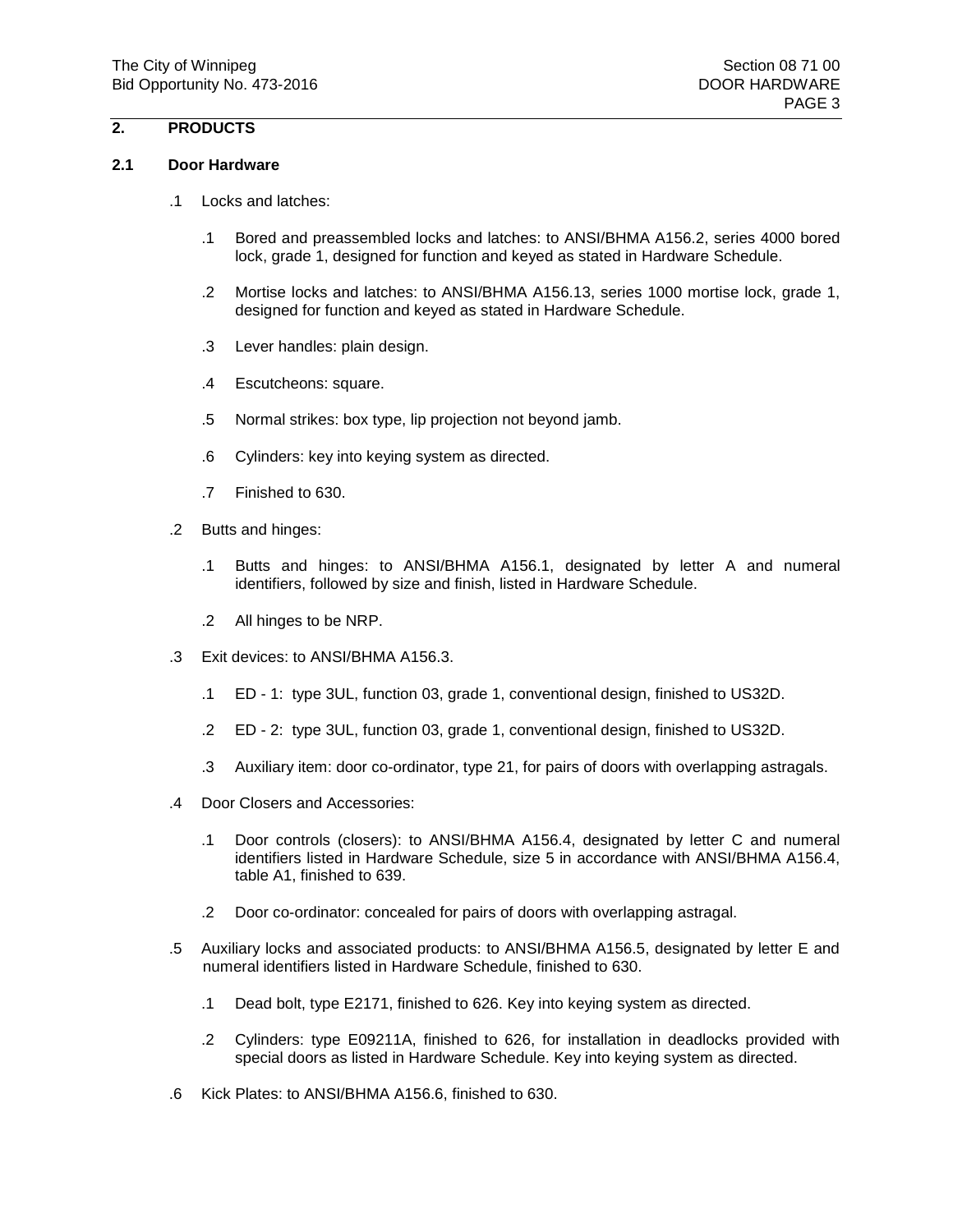- .1 Door protection plates: 1.27 stainless steel, 1 edges, 850 x 450 mm, finished to 630.
- .7 Auxiliary hardware: to ANSI/BHMA A156.16, designated by letter L and numeral identifiers as listed below, finished to 630.
	- .1 Stop, wall mounted: type L52251, finished to US32D.
	- .2 Flush bolt, type L04201, finish to 626. In-Active Door Only.
	- .3 Door silencer: type L03011.
	- .4 Chain door guard: type L12231. Exterior Doors Only.
- .8 Door bottom seal: heavy duty, door seal of extruded aluminum frame and hollow closed cell neoprene weather seal, recessed in door bottom, closed ends, adjustable, clear anodized finish.
- .9 Thresholds: to ANSI/BHMA A156.21
	- .1 Threshold Type 1 (TT1): 203 mm wide x full width of door opening, stainless steel mill finish, plain surface.
- .10 Weatherstripping: to ANSI/BHMA A156.22
	- .1 Seals:
		- .1 Seal UL (fire rated): extruded aluminum frame and hollow closed cell neoprene insert, clear anodized finish.
		- .2 Seal: extruded aluminum frame and hollow closed cell neoprene insert, clear anodized finish.
		- .3 Adhesive backed neoprene material.
	- .2 Sweeps:
		- .1 Sweep UL (fire rated): extruded aluminum frame and closed cell neoprene sweep, clear anodized finish.
		- .2 Sweep 1: extruded aluminum frame and closed cell neoprene sweep, clear anodized finish.
	- .3 Astragals, finished to 630
		- .1 Exterior: overlapping, frame with neoprene insert and lip, finished to match doors.
		- .2 Design Standard: Model #383AA by Zero International.

#### **2.2 Fastenings**

- .1 Use only fasteners provided by manufacturer. Failure to comply may void warranties and applicable licensed labels.
- .2 Exposed fastening devices to match finish of hardware.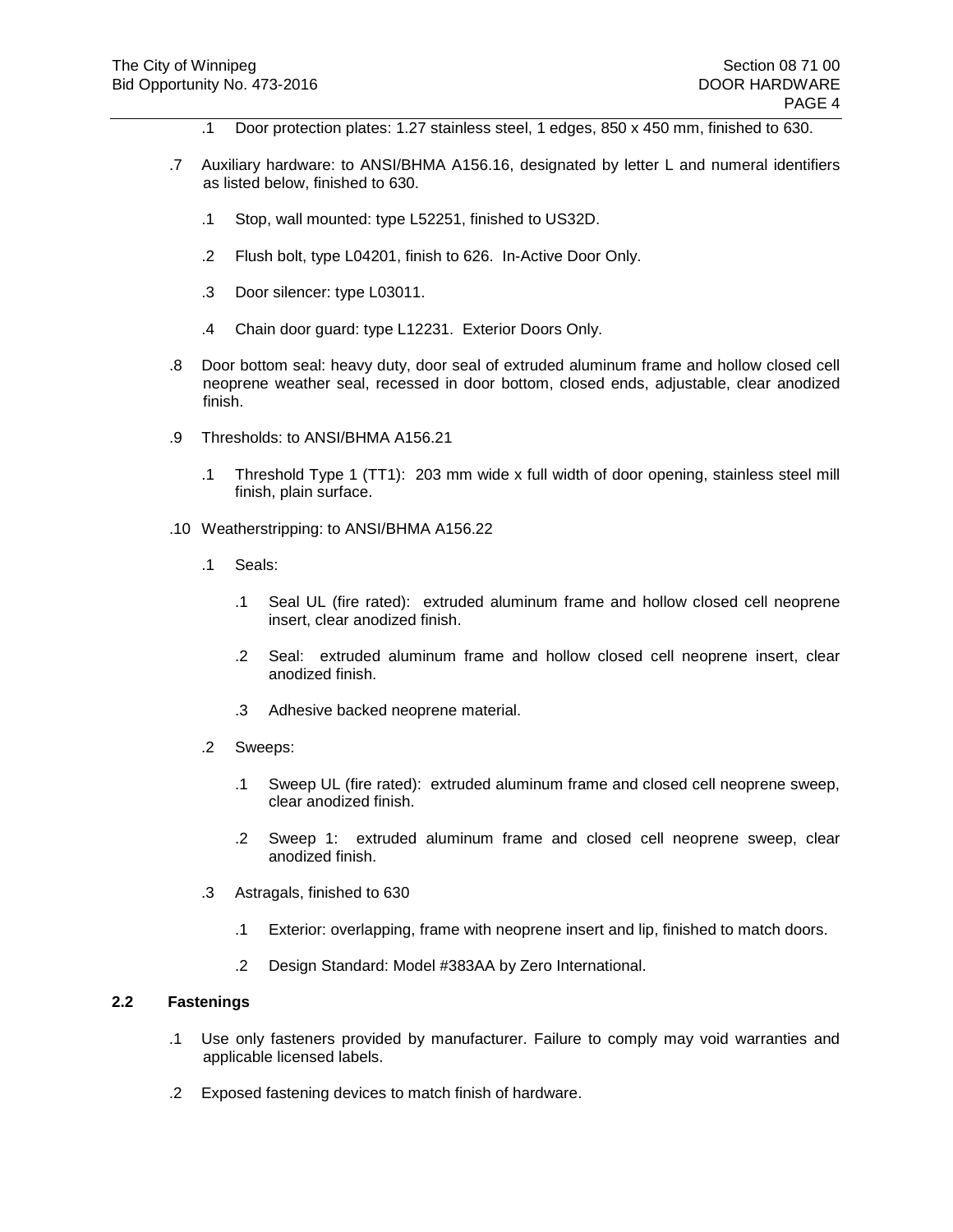.3 Where pull is scheduled on one side of door and push plate on other side, supply fastening devices, and install so pull can be secured through door from reverse side. Install push plate to cover fasteners.

## **2.3 Keying**

- .1 Doors, padlocks and cabinet locks to be as directed. Prepare detailed keying schedule in conjunction with The City.
- .2 Supply keys in duplicate for every lock in this Contract.
- .3 Supply 3 master keys for each master key or grand master key group.
- .4 Stamp keying code numbers on keys and cylinders.
- .5 Supply construction cores.
- .6 Hand over permanent cores and keys to The City.

# **3. EXECUTION**

## **3.1 Installation**

- .1 Install hardware to standard hardware location dimensions in accordance with CSDFMA Canadian Metric Guide for Steel Doors and Frames (Modular Construction).
- .2 Where door stop contacts door pulls, mount stop to strike bottom of pull.
- .3 Install key control cabinet.
- .4 Use of "quick" type fasteners, unless specifically supplied by manufacturer, is unacceptable.
- .5 Remove construction cores when directed by the Contract Administrator.
	- .1 Install permanent cores and ensure locks operate correctly.

## **3.2 Field Quality Control**

.1 Have hardware manufacturer's representative visit Site and submit written report of each visit to Site, giving storage conditions and installation details, date and name of hardware manufacturer's representative.

## **3.3 Adjusting**

- .1 Adjust door hardware, operators, closures and controls for optimum, smooth operating condition, safety and for weather tight closure.
- .2 Lubricate hardware, operating equipment and other moving parts.
	- .1 Adjust door hardware to ensure tight fit at contact points with frames.